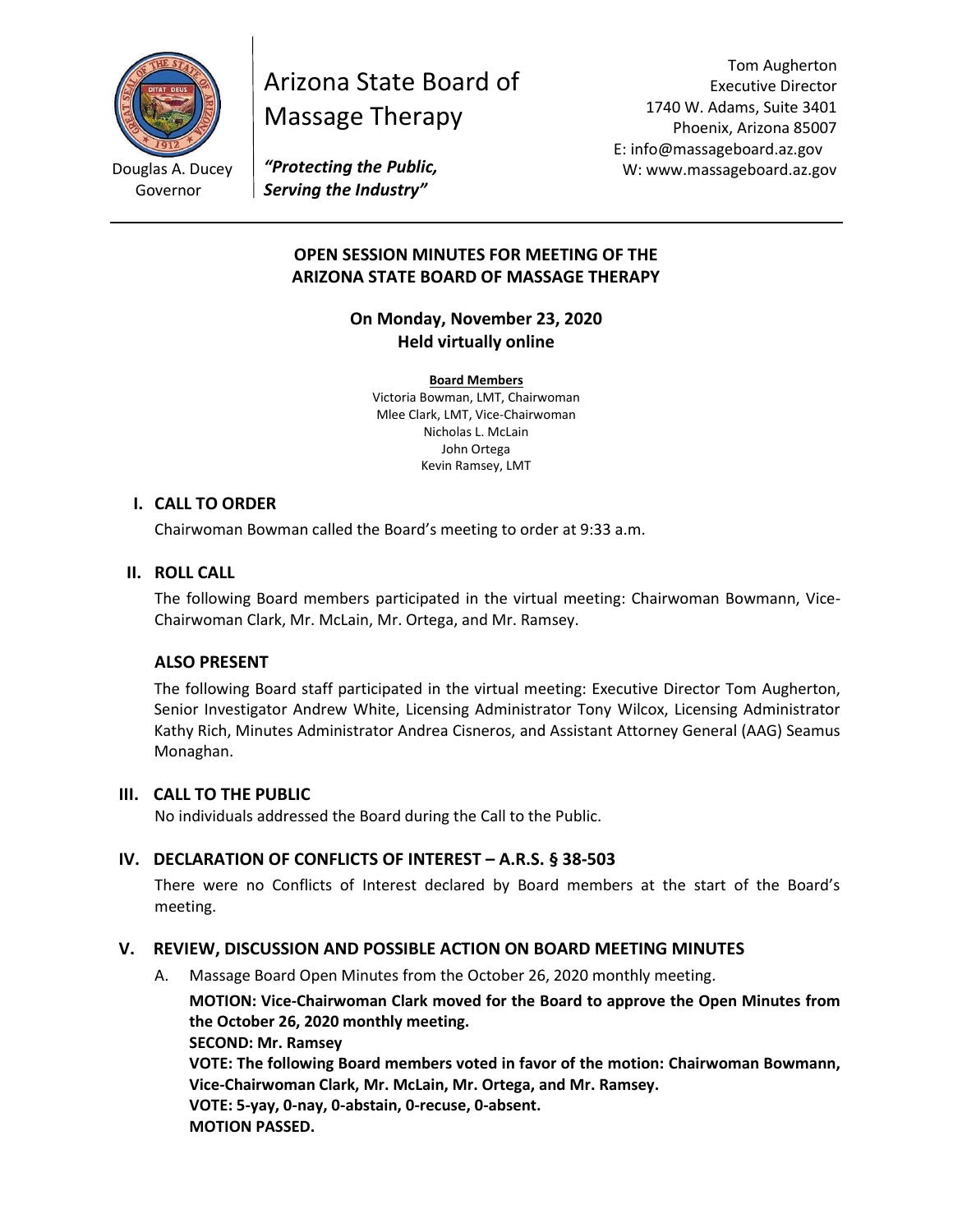#### **VI. ITEMS FOR BOARD REVIEW, DISCUSSION AND POSSIBLE ACTION**

#### A. Investigation Review File(s)

(1) 20-119 Han, Tiffany

Ms. Han and Attorney Russell Richelsoph participated in the virtual meeting during the Board's consideration of this matter. Interpreter Winston Chou also participated in this matter.

**MOTION: Chairwoman Bowmann moved for the Board to enter into Executive Session to obtain legal advice pursuant to A.R.S. § 38-431.03(A)(3).** 

#### **SECOND: Vice-Chairwoman Clark**

**VOTE: The following Board members voted in favor of the motion: Chairwoman Bowmann, Vice-Chairwoman Clark, Mr. McLain, and Mr. Ramsey. The following Board member voted against the motion: Mr. Ortega.** 

**VOTE: 4-yay, 1-nay, 0-abstain, 0-recuse, 0-absent. MOTION PASSED.** 

The Board entered into Executive Session at 9:50 a.m. The Board returned to Open Session at 10:10 a.m. No legal action was taken by the Board during Executive Session.

**MOTION: Mr. Ramsey moved for the Board to proceed to Formal Interview in this matter based on the potential violations of A.R.S. § 32-4253(A)(15), (16), (19) and (23), (B), and (D), and to authorize Board staff and the AAG to enter into negotiation discussions for a possible Consent Agreement.** 

**SECOND: Chairwoman Bowmann** 

**VOTE: The following Board members voted in favor of the motion: Chairwoman Bowmann, Vice-Chairwoman Clark, Mr. McLain, Mr. Ortega, and Mr. Ramsey. VOTE: 5-yay, 0-nay, 0-abstain, 0-recuse, 0-absent. MOTION PASSED.** 

#### (2) 20-132 Wang, Hui

**MOTION: Mr. McLain moved for the Board to proceed to Formal Interview in this matter based on the potential violations of A.R.S. § 32-4253(A)(15), (19) and (23), and to authorize Board staff and the AAG to enter into negotiation discussions for a possible Consent Agreement.**

**SECOND: Chairwoman Bowmann** 

**VOTE: The following Board members voted in favor of the motion: Chairwoman Bowmann, Vice-Chairwoman Clark, Mr. McLain, Mr. Ortega, and Mr. Ramsey.**

**VOTE: 5-yay, 0-nay, 0-abstain, 0-recuse, 0-absent.** 

## **MOTION PASSED.**

#### (3) 21-120 Yang, Hua

Ms. Yang participated in the virtual meeting during the Board's consideration of this matter. Interpreter Winston Chou also participated in this matter.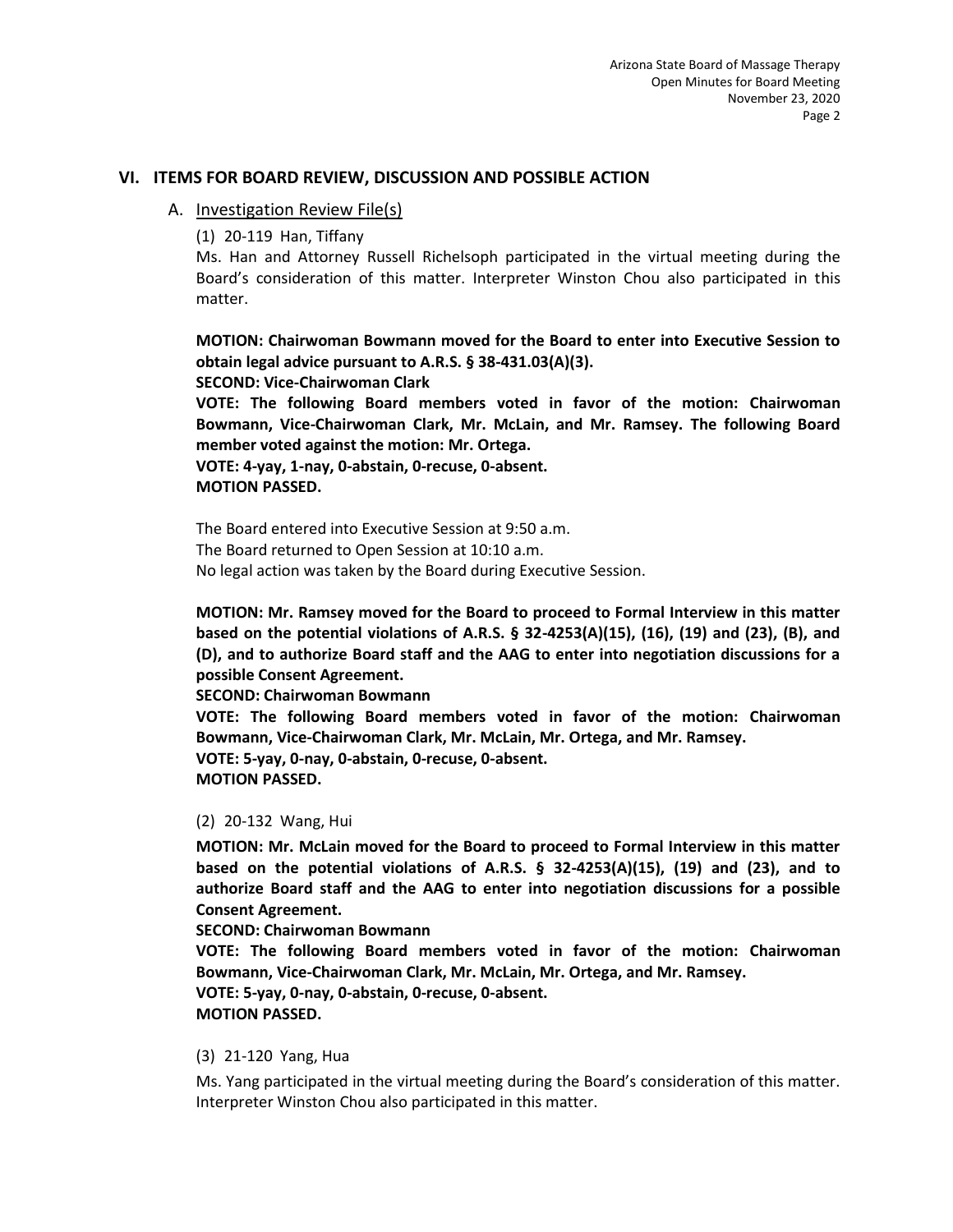**MOTION: Vice-Chairwoman Clark moved for the Board to continue this matter to its December 2020 meeting to agendize for consideration of appeal of license denial. SECOND: Mr. Ramsey** 

**VOTE: The following Board members voted in favor of the motion: Chairwoman Bowmann, Vice-Chairwoman Clark, Mr. McLain, Mr. Ortega, and Mr. Ramsey. VOTE: 5-yay, 0-nay, 0-abstain, 0-recuse, 0-absent. MOTION PASSED.** 

#### (4) 21-117 Wali, Hbaidullah

Mr. Wali and Complainant AL participated in the virtual meeting during the Board's consideration of this matter.

**MOTION: Mr. Ramsey moved for the Board to proceed to Formal Interview in this matter based on the potential violations of A.R.S. § 32-4253(A)(8), (10), (14), (16) and (23). SECOND: Vice-Chairwoman Clark** 

**VOTE: The following Board members voted in favor of the motion: Chairwoman Bowmann, Vice-Chairwoman Clark, Mr. McLain, Mr. Ortega, and Mr. Ramsey.**

**VOTE: 5-yay, 0-nay, 0-abstain, 0-recuse, 0-absent.** 

**MOTION PASSED.** 

## (5) 20-125 Rogerson, Jack

**MOTION: Chairwoman Bowmann moved for the Board to offer the licensee a Consent Agreement for voluntary surrender of licensure based on violations of A.R.S. § 32-4253(8), (10), (14), (16) and (23), (B)(2), and (D). If not signed within 30 days or no response, the matter shall proceed to Formal Hearing for license revocation based on the factual allegations contained in the Board's file.** 

**SECOND: Mr. Ramsey** 

**VOTE: The following Board members voted in favor of the motion: Chairwoman Bowmann, Vice-Chairwoman Clark, Mr. McLain, Mr. Ortega, and Mr. Ramsey. The following Board member voted against the motion: Mr. Ortega.** 

**VOTE: 4-yay, 1-nay, 0-abstain, 0-recuse, 0-absent. MOTION PASSED.** 

#### (6) 20-143 Rogerson, Jack

**MOTION: Chairwoman Bowmann moved for the Board to consolidate this matter with Case No. 20-125 and offer the licensee a Consent Agreement for voluntary surrender of licensure. If not signed within 30 days, the matters shall proceed to Formal Hearing for license revocation based on violations of A.R.S. § 32-4253(8), (10), (14), (16) and (23), (B)(2). And (D).** 

**SECOND: Vice-Chairwoman Clark** 

**VOTE: The following Board members voted in favor of the motion: Chairwoman Bowmann, Vice-Chairwoman Clark, Mr. McLain, Mr. Ortega, and Mr. Ramsey.**

**VOTE: 5-yay, 0-nay, 0-abstain, 0-recuse, 0-absent. MOTION PASSED.** 

(7) 21-118 Trejo, Fernando